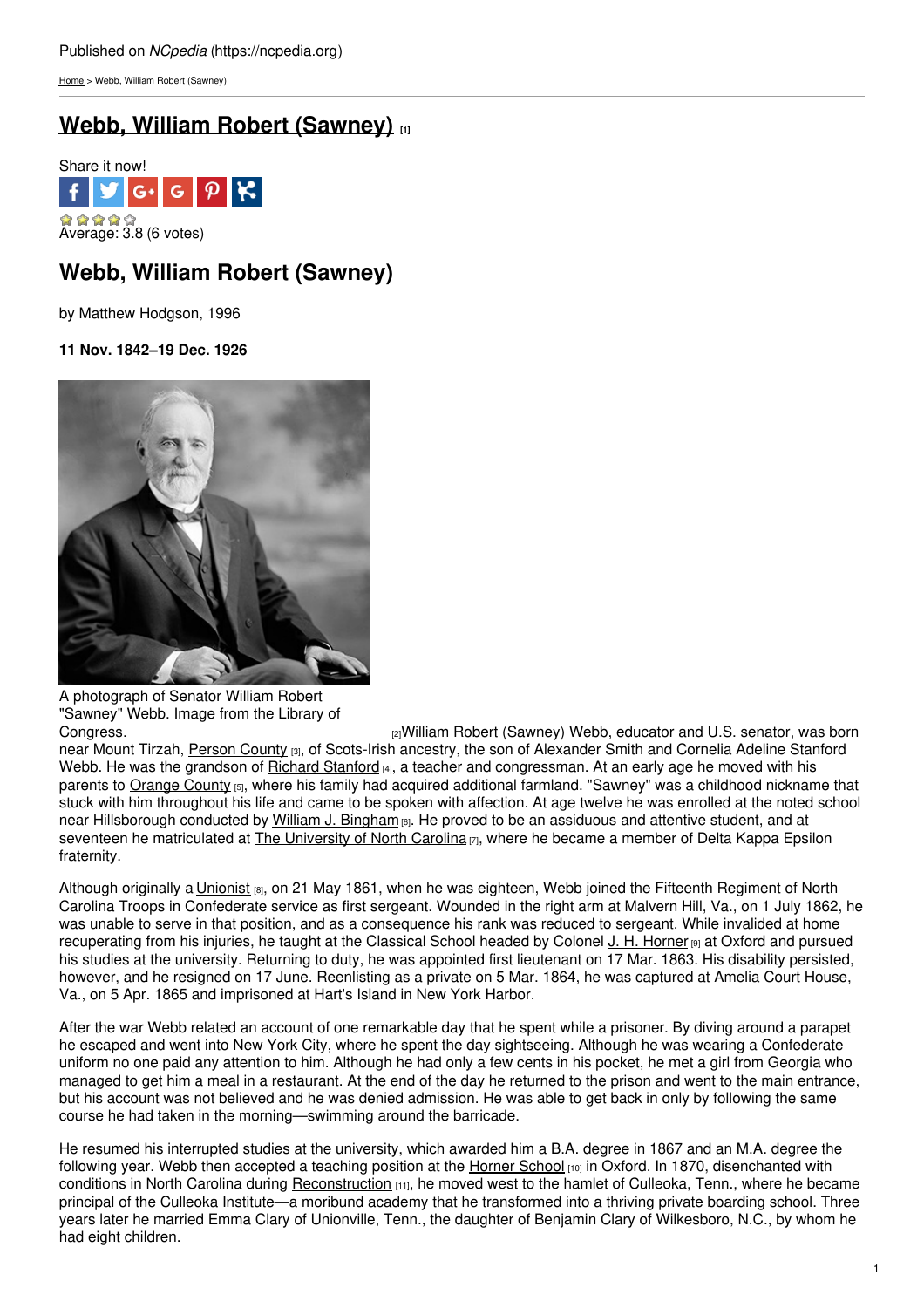Webb had a lifelong [aversion](https://ncpedia.org/temperance-movement) to alcohol [12] and objected strenuously without avail to Culleoka's open saloons. He determined to move his school to the dry community of Bell Buckle, Tenn., where local citizens had pledged a six-acre site and \$12,000 for the new school. It opened there in 1886. Characteristically, Webb spent \$8,000 of these funds for the acquisition of books for the school library. Within ten years, the Webb [School](http://www.thewebbschool.com) [13] had become the leading preparatory school of the South.

Slight of stature, redheaded, and physically fearless, Webb in personality and character was the quintessential southern puritan. At the same time, he was unorthodox in many of his moral, political, and social beliefs. Many of Webb's students feared him, a few hated him, but all respected him. His forte was character, his craft was wit and humor, his understanding of boys was intuitive and brilliant. Discipline at Webb School was generally fierce, often corporal, yet "old Sawney," as he came to be known, developed an honor system that was later adopted, with few modifications, by some of the most distinguished American universities.

Probably the heyday of Webb School was the period from 1904 to 1930 when "Webb boys" received more Rhodes [Scholarships](http://www.rhodesscholar.org) [14] than those graduated from any other American preparatory school. According to Horace Taft, founder of the Taft School in Connecticut, Webb "accomplished amazing results with such little equipment that he shames the rest of us."

For many years, Webb's younger brother, John Webb—an extraordinarily able teacher—shared the school's principalship. John Webb was no match for his aggressive and domineering brother, however, and was eventually forced to accept a subordinate position. In 1913 the state legislature of Tennessee elected Sawney Webb to the unexpired term of the late Senator Robert Taylor. His brief service in Washington (24 Jan.–3 Mar. 1913) was uneventful except that he did secure passage of a bill to prohibit desecration of the American flag and made an impressive speech favoring [Prohibition](https://ncpedia.org/prohibition) [15]. On his return to Tennessee he resumed the principalship of the Webb School, assisted by his son, William Robert Webb, Jr.

In 1922 he received honorary doctorates from The University of North Carolina and Erskine College. He lived to see his youngest son, Thompson Webb, found the successful Webb School at Claremont, Calif. For much of his life, Sawney Webb was the most successful and celebrated schoolmaster in the entire South. Active in the Methodist Episcopal Church, South, he was buried in Hazelwood Cemetery, Bell Buckle.

## **References:**

*Biog. Dir. Am. Cong*. (1971).

*DAB*, vol. 10 (1936).

*Durham Morning Herald*, 29 Sept. 1946.

*Greensboro Daily News*, 10 Nov. 1924, 29 Sept. 1946.

Nolan B. Harmon, ed., *Encyclopedia of World Methodism*, vol. 2 (1974).

Weymouth T. Jordan, comp.,*North Carolina Troops, 1861–1865: A Roster*, vol. 5 (1975).

Laurence McMillin, *The [Schoolmaker:](http://books.google.com/books?id=6HQKAAAAMAAJ) Sawney Webb and the Bell Buckle Story* (1971). [16]

Louis H. Manarin, comp., *North Carolina Troops, 1861–1865: A Roster*, vol. 2 (1968).

*Nat. Cyc. Am. Biog*., vol. 37 (1951).

John Ohleo, ed., *Biographical Dictionary of American Educators*, vol. 3 (1978).

Raleigh *News and Observer*, 20 Dec. 1926 (portrait).

John Andrew Rice, *I Came Out of the Eighteenth Century*(1942).

*Who Was Who in America*, vol. 1 (1942).

*Who Was Who in American Politics* (1974).

### **Additional Resources:**

Wills, Ridley, II. "William R. "Sawney" Webb."*The Tennessee Encyclopedia of History and Culture version 2.0*. Tennessee Historical Society. 2009. <http://tennesseeencyclopedia.net/entry.php?rec=1483> [17]

"Webb, William Robert, (1842 - 1926)."*Biographical Directory of the United States Congress.*Washington, D.C.: The Congress. <http://bioguide.congress.gov/scripts/biodisplay.pl?index=W000232> [18] (accessed July 16, 2013).

"History." The Webb School. <http://www.thewebbschool.com/the-school/history-of-the-webb-school/index.aspx> [19]

"Webb School 1870." Preparatory Academies and Vanderbilt University. Vanderbilt University Special Collections. 2006. <http://www.library.vanderbilt.edu/speccol/exhibits/preparatory/webb.shtml> [20] (accessed July 16, 2013).